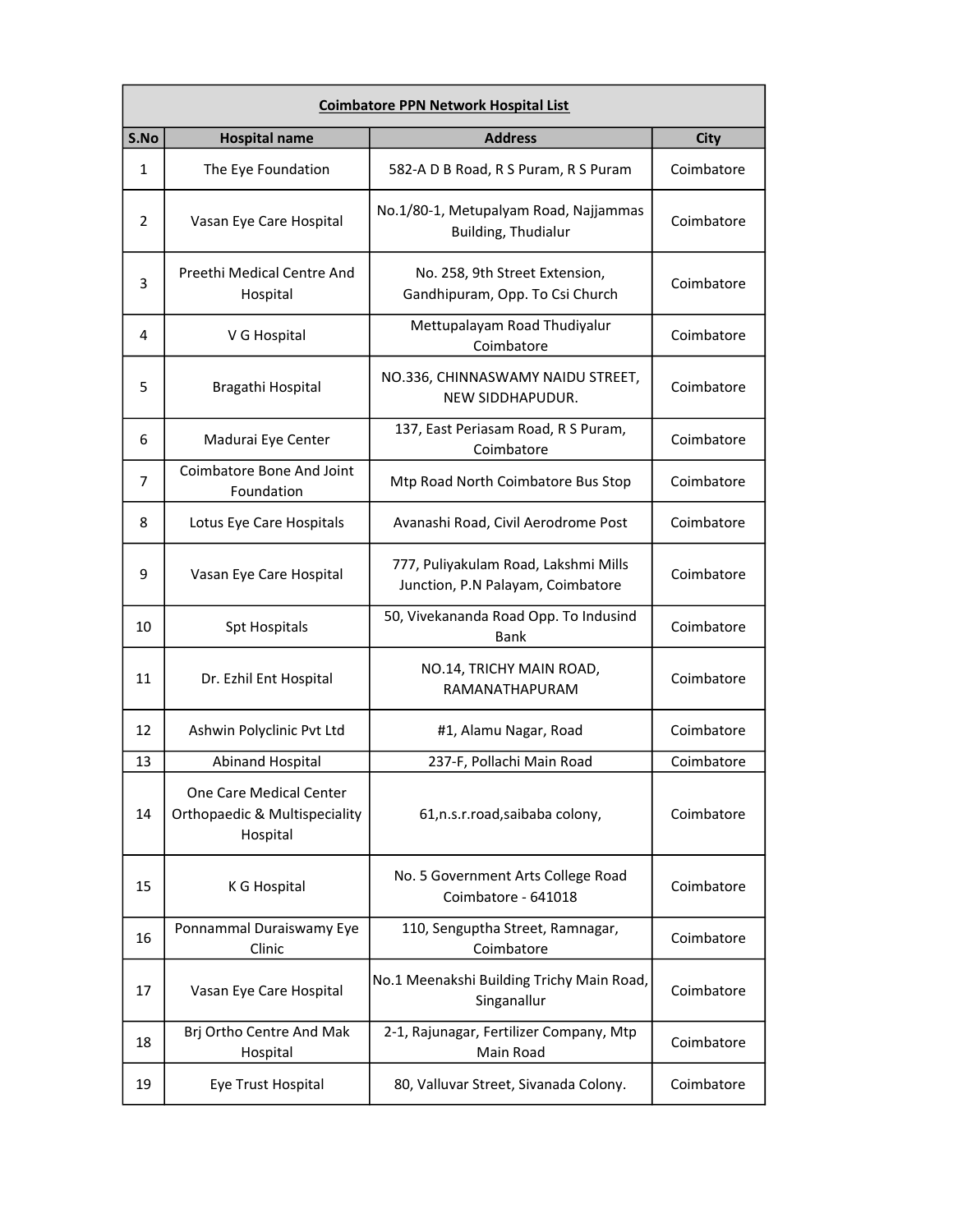| 20 | Deepam Hospital                                   | 687- Tirchy Road Ramnathpuram                                                  | Coimbatore |
|----|---------------------------------------------------|--------------------------------------------------------------------------------|------------|
| 21 | Anp Nursing Home<br>(Multispeciality Hospital)    | JAYA NAGAR, POOCHIYUR,<br>DHEENAMPALAYAM (PO) COIMBATORE -<br>641 109          | Coimbatore |
| 22 | K R Hospital                                      | Mtp Road, Periyanaickenpalayam, Near<br>Pricol, Coimbatore, Tamil Nadu         | Coimbatore |
| 23 | Vega Ent Hospital                                 | 30, Gurugovind Singh Road, R.S. Puram                                          | Coimbatore |
| 24 | Kalpana Medical Centre                            | Kalpana Complex, Kavundampalayam                                               | Coimbatore |
| 25 | Rasi Hospital                                     | 558, D.B. Road, R.S Puram                                                      | Coimbatore |
| 26 | Sri Lakshmi Medical Centre<br>And Hospital        | 18/121, Mettupalayam Road, Behind<br>Indian Bank, Thudiyalur, Coimbatore.      | Coimbatore |
| 27 | Aravind Eye Hospitals                             | Peelamedu, Avinashi Road, Avinashi Road                                        | Coimbatore |
| 28 | Vasan Eye Care Hospital                           | 450-D, Palakkad Main Road, Kuniyamuthur                                        | Coimbatore |
| 29 | Sarvam Institute Of Ent And<br>Research           | 5/7, Rahuman Sait Colony                                                       | Coimbatore |
| 30 | M V Eye Care Centre                               | No.10 Kalidas Road Ram Nagar                                                   | Coimbatore |
| 31 | Sree Raam Nursing Home                            | 4(277), Nggo Colony                                                            | Coimbatore |
| 32 | Sathyan Eye Care Hospital                         | #77, Om Sakthinagar, Sowripalayam,<br>Pirrivu, Off Trichy Road, Ramanathapuram | Coimbatore |
| 33 | Vishnu Ent Hospital                               | 109 Ak Nagar N.S.R. Road Sai Baba Colony                                       | Coimbatore |
| 34 | Kongunad Hospital Pvt Ltd                         | #79 11th Street, Opp Power House, Opp<br>Power House                           | Coimbatore |
| 35 | Sankara Eye Centre                                | Sathi Road, Sivananthapuram,<br>Sivananthapuram                                | Coimbatore |
| 36 | Sri Balaji Hospitals                              | 314, Pollachi Main Road, Sundarapuram,<br>Coimbatore - 641024                  | Coimbatore |
| 37 | Vasan Eye Care Hospital                           | No.81/83, T.V Sami Road West, R.S Puram<br>Coimbatore Opp Kamatchiamman Temple | Coimbatore |
| 38 | Ortho One Orthopeadic<br><b>Speciality Centre</b> | No.657, Trichy Road, Singanallur                                               | Coimbatore |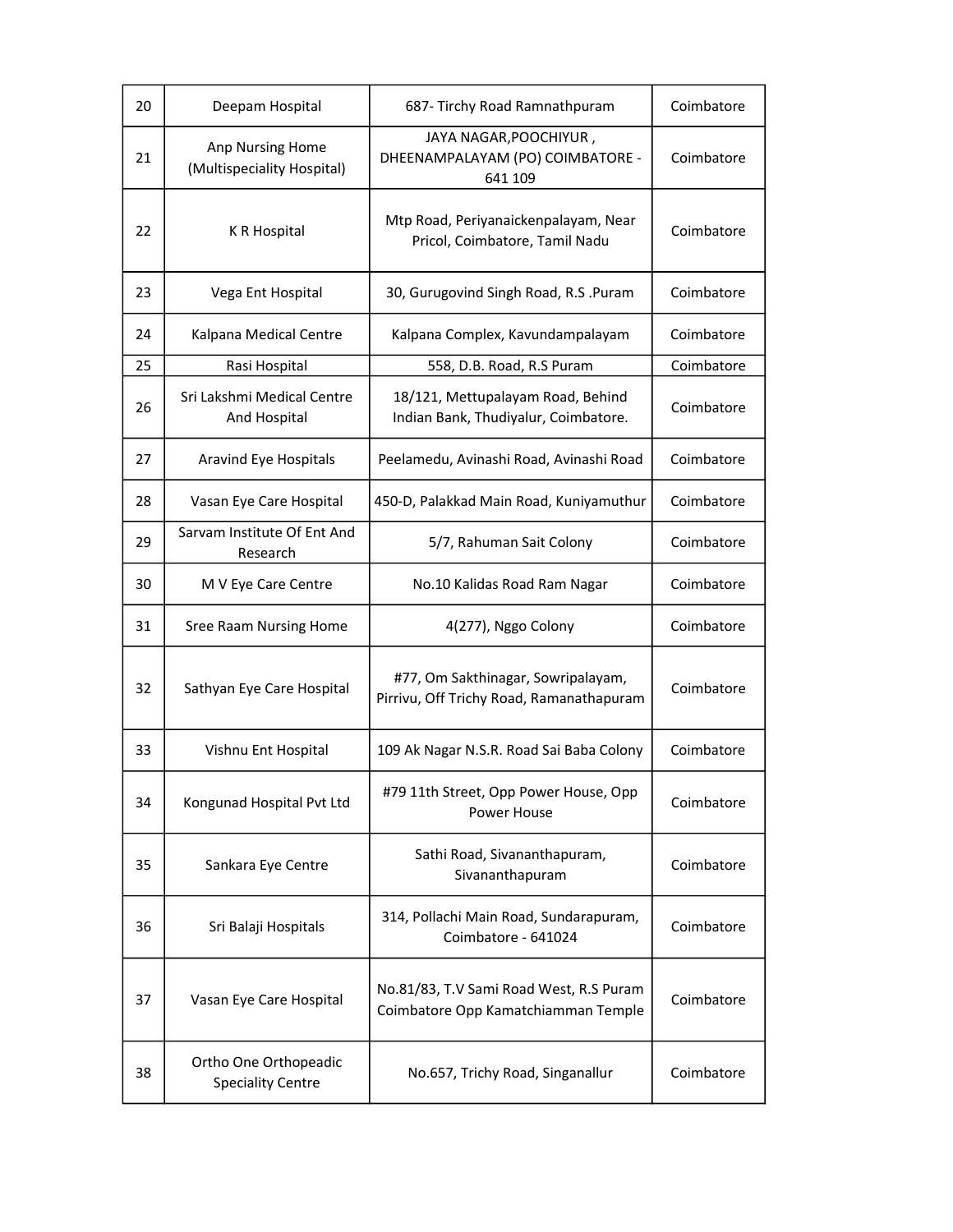| 39 | Nehru Urology Centre                                                              | 58/1, 3rd Cross, West Bharthy Colony,<br>Peelamedu                                   | Coimbatore |
|----|-----------------------------------------------------------------------------------|--------------------------------------------------------------------------------------|------------|
| 40 | Richmond Hospital                                                                 | 1287 Trichy Road, Near Sripathi Theatre,<br>Near Sripathi Theatre                    | Coimbatore |
| 41 | Saraswathi Hospital                                                               | 152 A, Trichy Road, Chinthamanipudur,<br>Coimbatore                                  | Coimbatore |
| 42 | Sankara Eye Hospital                                                              | Srivari Kikani Centre, Rs Puram,<br>Coimbatore                                       | Coimbatore |
| 43 | Rex Ortho Hospital                                                                | #43, Rr Layout, Near Shanmuga Theatre, Rs<br>Puram, Coimbatore - 641002              | Coimbatore |
| 44 | R S Hospital                                                                      | 224, EAST SAMBANDAM ROAD,<br>R.S.PURAM, COIMBATORE-2.                                | Coimbatore |
| 45 | Lotus Eye Hospital And<br>Institute Ltd                                           | 155b, East Perisamy Road, Near<br>Chinthamani, R. S. Puram                           | Coimbatore |
| 46 | Dr. Agarwals Eye Hospital                                                         | sakthi arcade, no.1091, mettupalayam,<br>road, coimbatore                            | Coimbatore |
| 47 | Kumaran Medical Center                                                            | 499/500, SATHY MAIN<br>ROAD, KURUMBAPALAYAM, S S KULAM<br>(PO), COIMBATORE - 641 107 | Coimbatore |
| 48 | Aravind Eye Hospital                                                              | CITY CENTRE, 3G & 3F, COWLEY BROWN<br>ROAD, R.S.PURAM.                               | Coimbatore |
| 49 | Royal Care Super Speciality<br>Hospital (cashless only for PVT<br>Insurers & NIA) | L AND T ROAD, NEELAMBUR, COIMBATORE                                                  | Coimbatore |
| 50 | Ganga Medical Centre And<br>Hospitals Pvt Ltd                                     | NO.313, METTUPALAYAM ROAD,<br>COIMBATORE-641 043                                     | Coimbatore |
| 51 | Medwin Hospital                                                                   | OPP. STOCK EXCHANGE, TRICHY ROAD.                                                    | Coimbatore |
| 52 | Psg Hospitals.                                                                    | Avinashi Road, Peelamedu                                                             | Coimbatore |
| 53 | Krishna Speciality Hospital                                                       | 43/1, VETRIVEL NAGAR,                                                                | Coimbatore |
| 54 | Vasan Eye Care Hospital                                                           | 342, 80 Feet Road, Anna Nagar                                                        | Madurai    |
| 55 | Vasan Eye Care Hospital                                                           | No. 272/1, Gst Road, Tiruparakundrum<br>Near Harvapatti Bus Stand                    | Madurai    |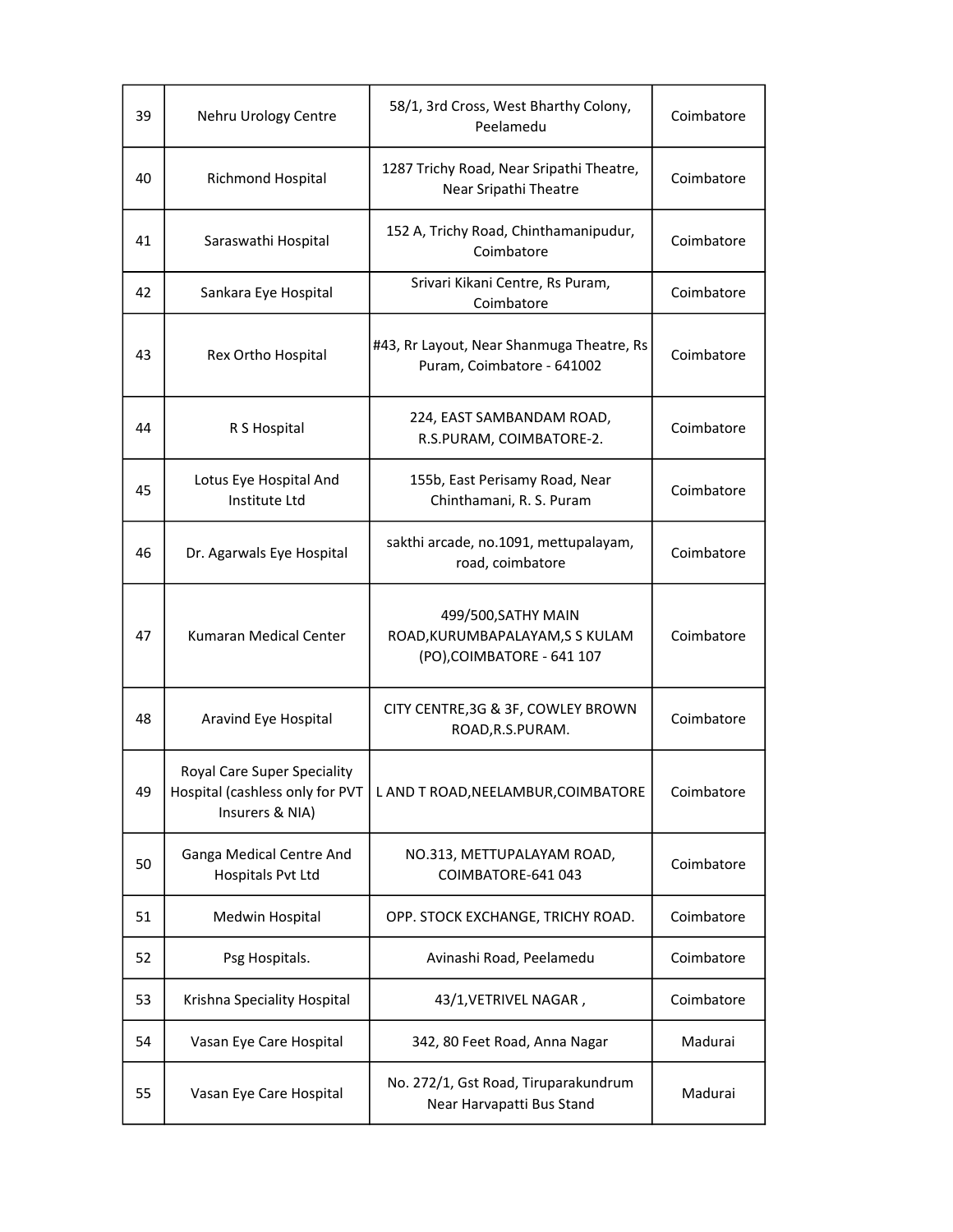| 56 | Vasan Eye Care Hospital                                     | No.72, /128, A.V.A.R Plaza, Ponmeniputhur<br>Bye Pass Road Madurai Ss Colony | Madurai      |
|----|-------------------------------------------------------------|------------------------------------------------------------------------------|--------------|
| 57 | Eye Foundation Ltd                                          | Coonoor Road                                                                 | Ooty         |
| 58 | S M Hospital Bs Surgicare (SM<br>hospital)                  | 29/108, Conoor Road, ooty                                                    | Ooty         |
| 59 | Krishna Eye Foundation                                      | NO.5, P.R SUNDRARAM STREET, NEAR<br>VASAN EYE CARE HOSPITAL, DHARMAPURI      | Dharmapuri   |
| 60 | Eye Foundation Ltd                                          | No:4, 1st Floor, Railway Station Road                                        | Mettupalayam |
| 61 | Supa Hospital                                               | 64/299, V C V Pettai, Mettuppalayam                                          | Mettupalayam |
| 62 | Suriya Hospital                                             | 10&10-A, Aringar Anna Nagar, Annur Road,                                     | Mettupalayam |
| 63 | K.P.S Hospitals (P) Ltd                                     | Annur Road, Mettupalayam                                                     | Mettupalayam |
| 64 | LOTUS EYE HOSPITAL AND<br><b>INSTITUTE LTD</b>              | 28, COIMBATORE MAIN ROAD                                                     | Mettupalayam |
| 65 | Aravind Eye Hospital                                        | 112, Dhali Road Opp. Palaniandavar Mill                                      | Udumalpet    |
| 66 | Km Hospitals                                                | 110/14, Palakkad Road, Pollachi-642001                                       | Pollachi     |
| 67 | <b>Eye Foundation Limited</b><br>Pollachi                   | 142 KA COMPLEX                                                               | Pollachi     |
| 68 | Ram Poly Clinic                                             | 146/2a New Scheme Road, Pollachi                                             | Pollachi     |
| 69 | Arun Hospital                                               | 88, New Scheme Road                                                          | Pollachi     |
| 70 | Alva Hospital Pvt Ltd                                       | 74/A-2, Meenkarai Road,<br>Ambarampalayam, Pollachi (Tk)                     | Pollachi     |
| 71 | Arathana Ortho Centre                                       | 120 Coimbatore Road                                                          | Pollachi     |
| 72 | Kmch Speciality Hospital                                    | NGO Colony, ERODE - 638001                                                   | Erode        |
| 73 | Senthil Multi Speciality<br><b>Hospital Private Limited</b> | 547, Perundurai Raod, Erode                                                  | Erode        |
| 74 | Sri Harini Hospital.                                        | 10/1, PERUNDURAI ROAD                                                        | Erode        |
| 75 | C K Hospital                                                | No-41, Balasubbarayalu Street, Near Fire<br>Station, Erode Market            | Erode        |
| 76 | Maaruthi Medical Centre And<br>Hospitals.                   | No. 564, Perundurai Road                                                     | Erode        |
| 77 | Kovai Medical Center                                        | 68, Perundurai Road, Erode                                                   | Erode        |
| 78 | L V S Eye Hospital                                          | 13-A, Palaniappa Street, Opp To Govt.<br>Hospital                            | Erode        |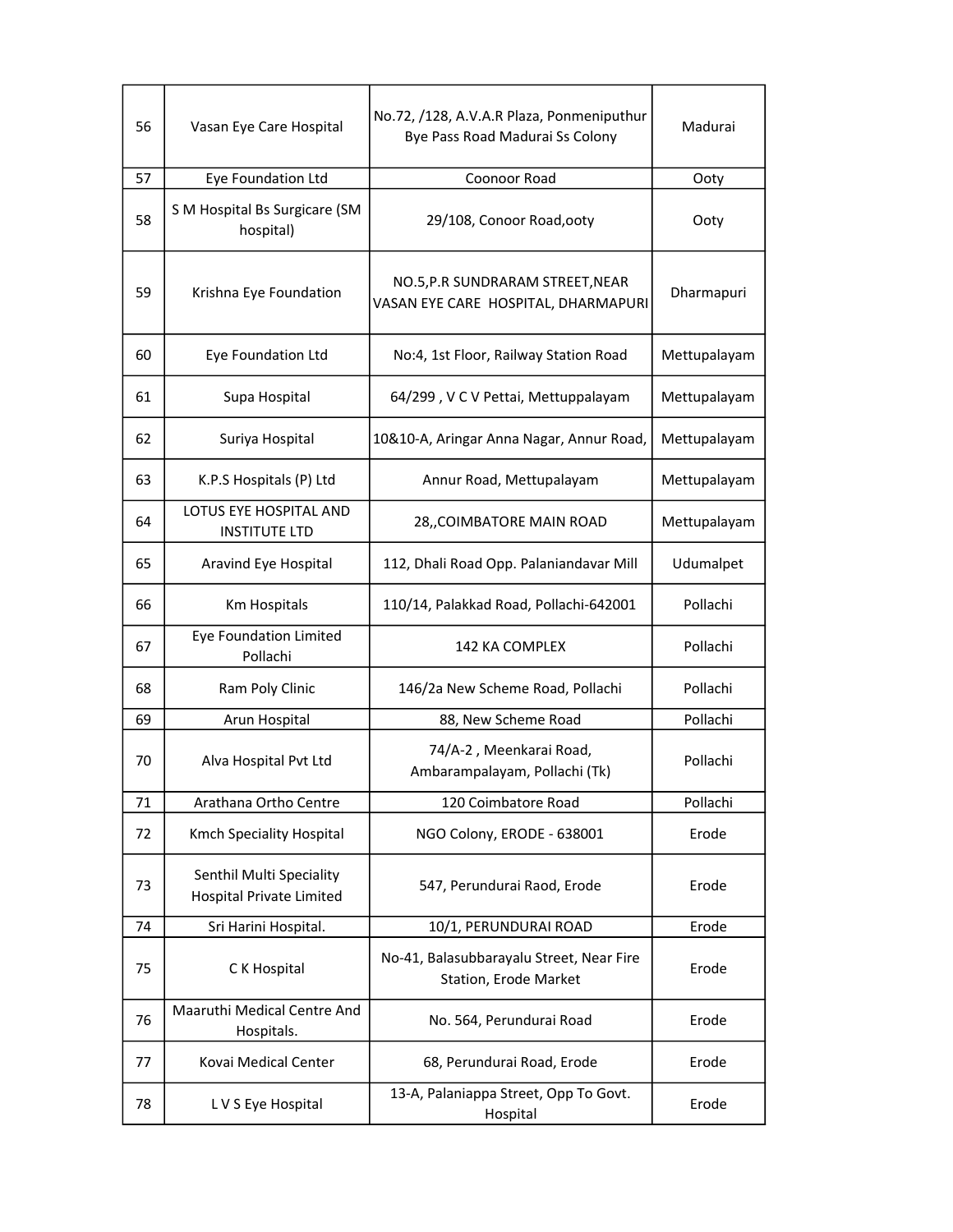| 79  | <b>K G Nursing Home</b>                                              | 47, Mettur Road, Erode li                                                     | Erode    |
|-----|----------------------------------------------------------------------|-------------------------------------------------------------------------------|----------|
| 80  | Dr Agarwals Eye Hospital Ltd                                         | No 397/1 Perundurai Main Road Oppkpk<br>Petrol Bunk                           | Erode    |
| 81  | <b>Erode Medical Centre</b>                                          | R.S.NO. 374/2,3,& 5 PERUNDURAI ROAD                                           | Erode    |
| 82  | Arasan Eye Hospital                                                  | 26, Annamalai Layout, Opp. Royal Theatre<br>Opp Bus Stand                     | Erode    |
| 83  | Sri Raghavendra Eye Hospital                                         | NO.72/1, MOSUVANNA STREET, EORDE                                              | Erode    |
| 84  | Be Well Hospital                                                     | NO 5&7 GANDHIJI ROAD                                                          | Erode    |
| 85  | Acchutha Eye Care                                                    | H-3, Evn Road, Periyar Nagar, Surampatti<br>Naal Road                         | Erode    |
| 86  | Vasan Eye Care Hospital                                              | 285/1 E.V. Najappa Road, Erode                                                | Erode    |
| 87  | The Eye Foundation                                                   | NearSakthiMahal Mandapam,                                                     | Erode    |
| 88  | Eye Foundation Limited                                               | Harvey Road, Tirupur-641 602.                                                 | Tiruppur |
| 89  | Revathi Medical Center                                               | #10, Valayankadu Main Road, Kumar<br>Nagar                                    | Tiruppur |
| 90  | T M F Hospital (Tirupur<br><b>Medical Foundation Private</b><br>Ltd) | No. 1, Sabapathipuram,                                                        | Tiruppur |
| 91  | Sri Kumaran Hospital                                                 | 774, P N Road, Near New Bus Stand,<br>Tirupur, Tamil Nadu                     | Tiruppur |
| 92  | Deepa Hospital                                                       | 55, Stanes lind Street Pushpa Theatre<br>Town Bus Stop Avinasi Road           | Tiruppur |
| 93  | Aishwaryam Speciality Hospital                                       | 114/1, BANGALORE BYE-PASS ROAD, NEAR<br>AVR ROUNDTANA, SALEM-636 005          | Salem    |
| 94  | Sri Gokulam Hospital                                                 | 3/60 Meyyanur Road                                                            | Salem    |
| 95  | T M S Eye Hospital                                                   | 51, Lrn Colony, Sarada College Road                                           | Salem    |
| 96  | Dr Agarwals Eye Hospital Ltd                                         | No. 19/7, New Bus Stand West Road (Near<br>Masjid)                            | Salem    |
| 97  | Neuro Foundation                                                     | <b>Neuro Foundation 3 Roads Salem</b>                                         | Salem    |
| 98  | Vasan Eye Care Hospital                                              | No.132, Cuddalore Main Road, Ammapet                                          | Salem    |
| 99  | Avm Hospital                                                         | 5/112, KATTUR, NATTAMANGALAM<br>(Po), TRICHY-BANGALORE BYEPASS ROAD,<br>SALEM | Salem    |
| 100 | Shri Shellapha Hospital                                              | #239, Near Gandhi Stadium                                                     | Salem    |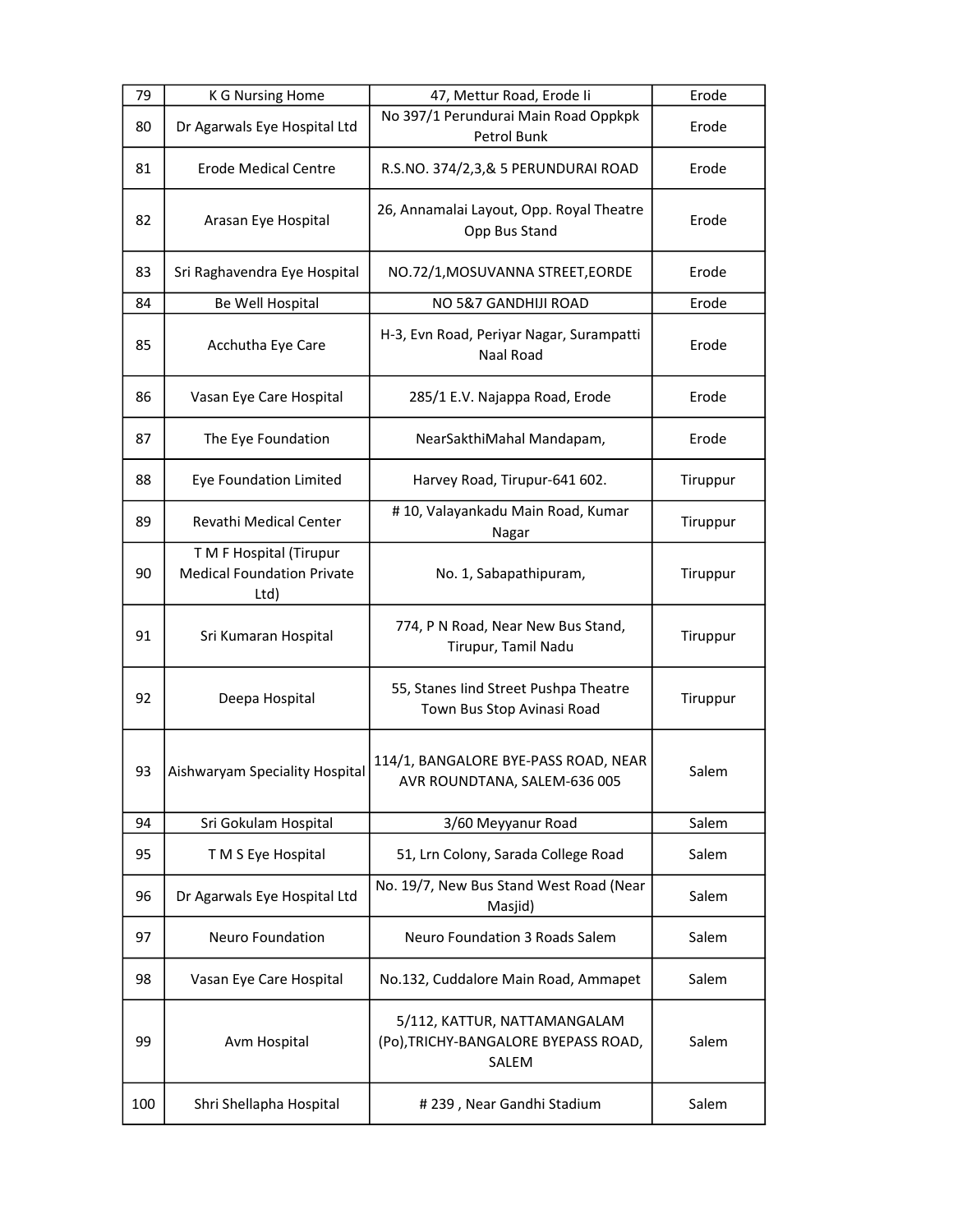| 101 | Kamala Hospital                                                             | Sree Krishna Complex, 256, 2nd Agraharam                                           | Salem |
|-----|-----------------------------------------------------------------------------|------------------------------------------------------------------------------------|-------|
| 102 | Karthic Medical Centre                                                      | 5/148.A.Chinna Nachiyur Veerappam<br>Palayam                                       | Salem |
| 103 | Dr Thiru Neuro And Multi<br><b>Speciality Hospital</b>                      | No.46, 2nd Agraharam, (Near Pattai Koil<br>Town Bus Stop)                          | Salem |
| 104 | Vasan Eye Care Hospital                                                     | No. 60/1-60/8, Advitha Ashram Road, Opp,<br>New Bus Stand, Salem                   | Salem |
| 105 | Shanmuga Hospitals And Salem<br>Cancer Institute                            | 24, Saradha College Road, Salem                                                    | Salem |
| 106 | <b>Ss Medical Centre</b>                                                    | NO.14-1, ARTHANARI NAGAR, OPPOSITE TO<br>NEW BUS STAND,                            | Salem |
| 107 | London Ortho Speciality<br>Hospital                                         | Opp. Anna Park Omalur Main Road, (A Unit<br>Of Adhi Speaciality Hospital Pvt. Ltd) | Salem |
| 108 | Dharan Hospital                                                             | No, 14, Seelanaicken Patty Bye Pass                                                | Salem |
| 109 | Kiruba Hospital                                                             | Rajaji Road Salem                                                                  | Salem |
| 110 | Eka Hospital                                                                | 75/6 brindavan road, new bus stand salem                                           | Salem |
| 111 | S K S Hospital India Pvt Ltd                                                | Alagapuram, Salem - 636004                                                         | Salem |
| 112 | Shanthi Nursing Home                                                        | NEW MARIAMMAN KOIL STREET, NEAR<br><b>PRABATH SIGNAL</b>                           | Salem |
| 113 | Global Medical Centre (unit of<br>providence speciality hospital<br>pvtltd) | 10-3/5, Jagir Ammapalayam,                                                         | Salem |
| 114 | S Palaniandi Mudaliar<br>Memorial Hospital                                  | 29, Cuddalore Road, Amma Pet                                                       | Salem |
| 115 | Lotus Eye Hospital And<br>Institute Ltd                                     | 52/2, Peramanur Eeat Street                                                        | Salem |
| 116 | Aravind Eye Hospital                                                        | 64, Sankagiri Main Road, Opp. Kaliamman<br>Kovil, Nethimedu                        | Salem |
| 117 | Sundaram Multi Speciality<br>Hospital                                       | Sadagoppan Street, North Udayarpalayam,<br>Attur, Salem District                   | Salem |
| 118 | Kauvery Hospital (A Unit Of Sri<br>Kauvery Medical Care India<br>Limited)   | 9/50 Trichy main road                                                              | Salem |